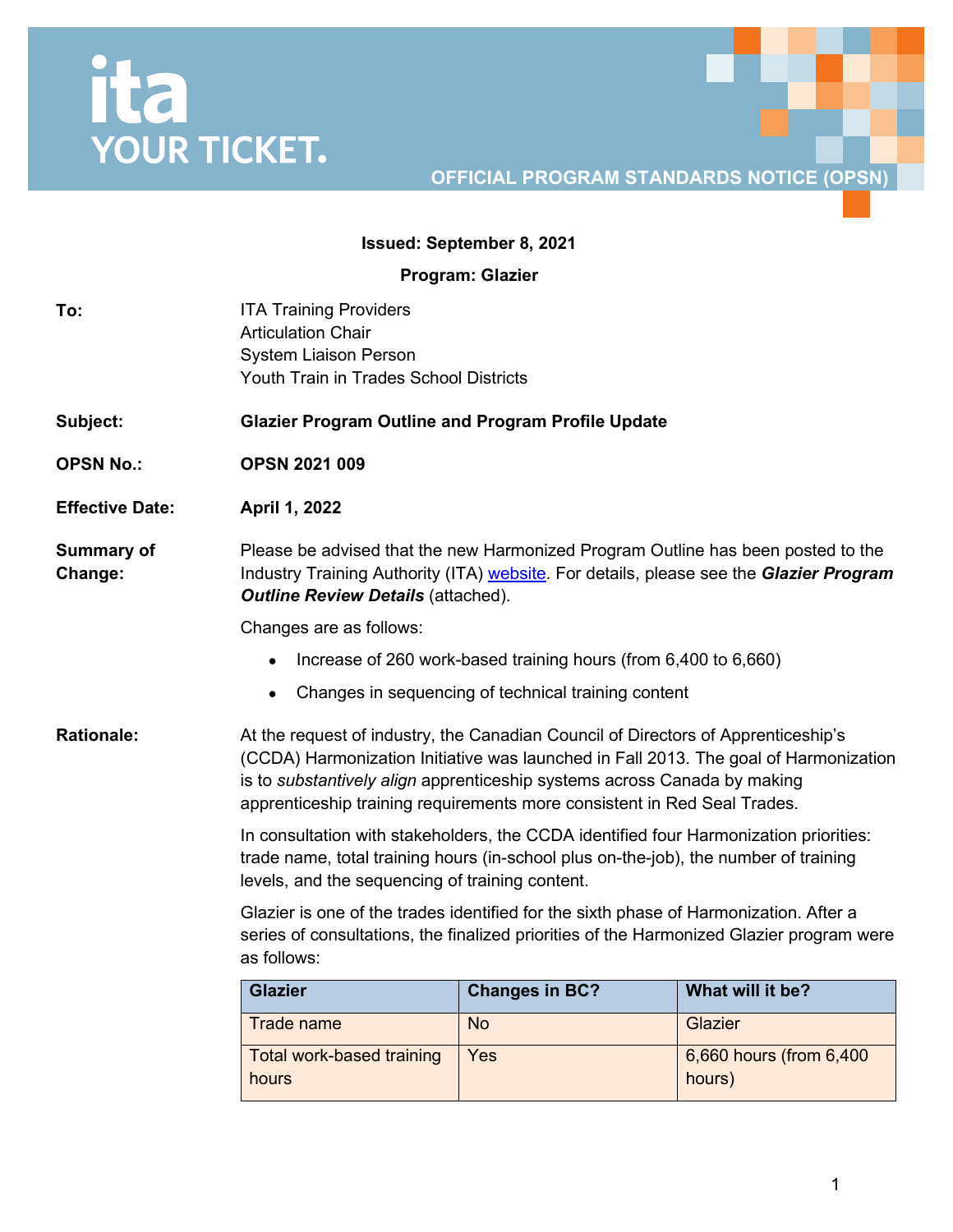

 $\blacksquare$ 

|                                  | <b>Training Levels</b>                                                                                                                                                                                                                                     | <b>No</b> | 3 Levels     |  |  |  |
|----------------------------------|------------------------------------------------------------------------------------------------------------------------------------------------------------------------------------------------------------------------------------------------------------|-----------|--------------|--|--|--|
|                                  | <b>Training sequence</b>                                                                                                                                                                                                                                   | Yes       | Some changes |  |  |  |
| <b>Details:</b>                  | The Glazier Program Review was conducted in May 2021 to align BC's Glazier<br>Program Outline to the harmonized sequencing and 2020 Red Seal Occupational<br>Standard (RSOS). The review process revised content to meet the current industry<br>standard. |           |              |  |  |  |
|                                  | After April 1, 2022, please implement the harmonized 3-level Glazier program (HL1,<br>HL2, and HL3). There will be no gap training or phased transition plans needed.                                                                                      |           |              |  |  |  |
| Attachments:                     | <b>Glazier Program Outline Review Details (below)</b><br>This attachment provides details of the revisions made to the Glazier Program Outline<br>during the review process.                                                                               |           |              |  |  |  |
| For more<br>information contact: | Program Standards<br>email: programstandards@itabc.ca                                                                                                                                                                                                      |           |              |  |  |  |
| CC:                              | All Staff                                                                                                                                                                                                                                                  |           |              |  |  |  |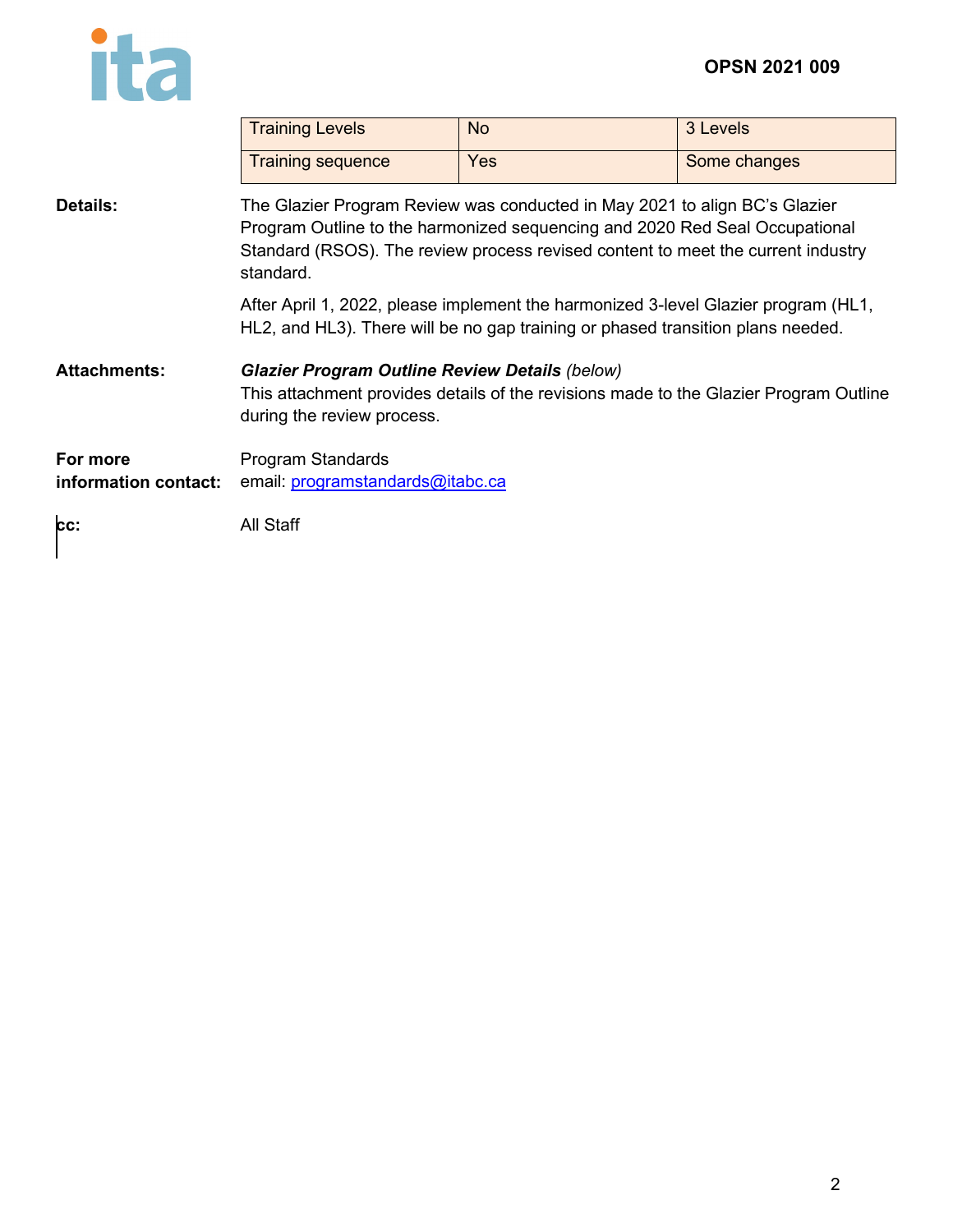| <b>Kev</b>                      |                                                                   |  |  |  |  |
|---------------------------------|-------------------------------------------------------------------|--|--|--|--|
| Black Text = No change to level | Blue Text = Content moved to lower level = $HL$ $\leftarrow$ CL   |  |  |  |  |
| CL = Current Level              | Purple Text = Content moved to higher level = $CL \rightarrow HL$ |  |  |  |  |
| HL = Harmonized level           | Green Text = New content added                                    |  |  |  |  |
|                                 |                                                                   |  |  |  |  |

#### **Summary - Competency Migration**

The BC Occupational Analysis Chart (OAC) was aligned to the structure of the Red Seal Occupational Standard (RSOS). Therefore, all of the competencies have been renamed and restructured. This chart shows the finalized competency distribution for the Glazier program. It summarizes the major changes to the competencies. For details, see the charts below.

| <b>GLAZIER HARMONIZED LEVEL 1 (HL1)</b> |                                                                | <b>GLAZIER HARMONIZED LEVEL 2 (HL2)</b> |                                          |             | <b>GLAZIER HARMONIZED LEVEL 3 (HL3)</b>  |  |
|-----------------------------------------|----------------------------------------------------------------|-----------------------------------------|------------------------------------------|-------------|------------------------------------------|--|
| Line A                                  | <b>USE SAFE WORK PRACTICES</b>                                 | Line A                                  | <b>USE SAFE WORK PRACTICES</b>           | Line A      | <b>USE SAFE WORK PRACTICES</b>           |  |
|                                         | A1 Control workplace hazards                                   |                                         |                                          |             |                                          |  |
|                                         | A2 Apply OHS regulations and WorkSafeBC<br>standards           |                                         |                                          |             |                                          |  |
|                                         | A3 Use Global Harmonized System 2015<br>(WHIMIS) Certification |                                         |                                          |             |                                          |  |
|                                         | A4 Use personal protective equipment                           |                                         |                                          |             |                                          |  |
|                                         | A5 Practice fire prevention                                    |                                         |                                          |             |                                          |  |
|                                         | A6 Apply Level 1 First Aid practices                           |                                         |                                          |             |                                          |  |
|                                         | A7 Use fall protection systems                                 |                                         |                                          |             |                                          |  |
| Line B                                  | <b>ORGANIZE WORK</b>                                           | Line B                                  | <b>ORGANIZE WORK</b>                     | Line B      | <b>ORGANIZE WORK</b>                     |  |
|                                         | B1 Interpret drawings and specifications                       |                                         | B1 Interpret drawings and specifications |             | B1 Interpret drawings and specifications |  |
| HL1/HL3←CL3                             | B2 Use codes, regulations, and standards                       |                                         |                                          | HL1/HL3←CL3 | B2 Use codes, regulations, and standards |  |
| HL1/HL3←CL3                             | B3 Apply manufacturer and supplier                             |                                         |                                          | HL1/HL3←CL3 | B3 Apply manufacturer and supplier       |  |
|                                         | documentation                                                  |                                         |                                          |             | documentation                            |  |
|                                         | B4 Apply trade math                                            |                                         | B4 Apply trade math                      |             | B4 Apply trade math                      |  |
|                                         | B5 Plan sequence of work                                       |                                         |                                          |             | B5 Plan sequence of work                 |  |
|                                         | <b>B6 Handle materials</b>                                     |                                         |                                          |             |                                          |  |
|                                         | B7 Communicate with others                                     |                                         |                                          |             | B7 Communicate with others               |  |
| Line C                                  | <b>USE TOOLS AND EQUIPMENT</b>                                 | Line C                                  | <b>USE TOOLS AND EQUIPMENT</b>           | Line C      | <b>USE TOOLS AND EQUIPMENT</b>           |  |
|                                         | C1 Use hand tools                                              |                                         |                                          |             |                                          |  |
|                                         | C2 Use portable power tools                                    |                                         |                                          |             |                                          |  |
|                                         | C3 Use stationary power tools                                  |                                         |                                          |             |                                          |  |
|                                         | C4 Use layout and measuring equipment                          |                                         |                                          |             | C4 Use layout and measuring equipment    |  |
|                                         | C5 Use ladders and scaffolds                                   |                                         |                                          |             |                                          |  |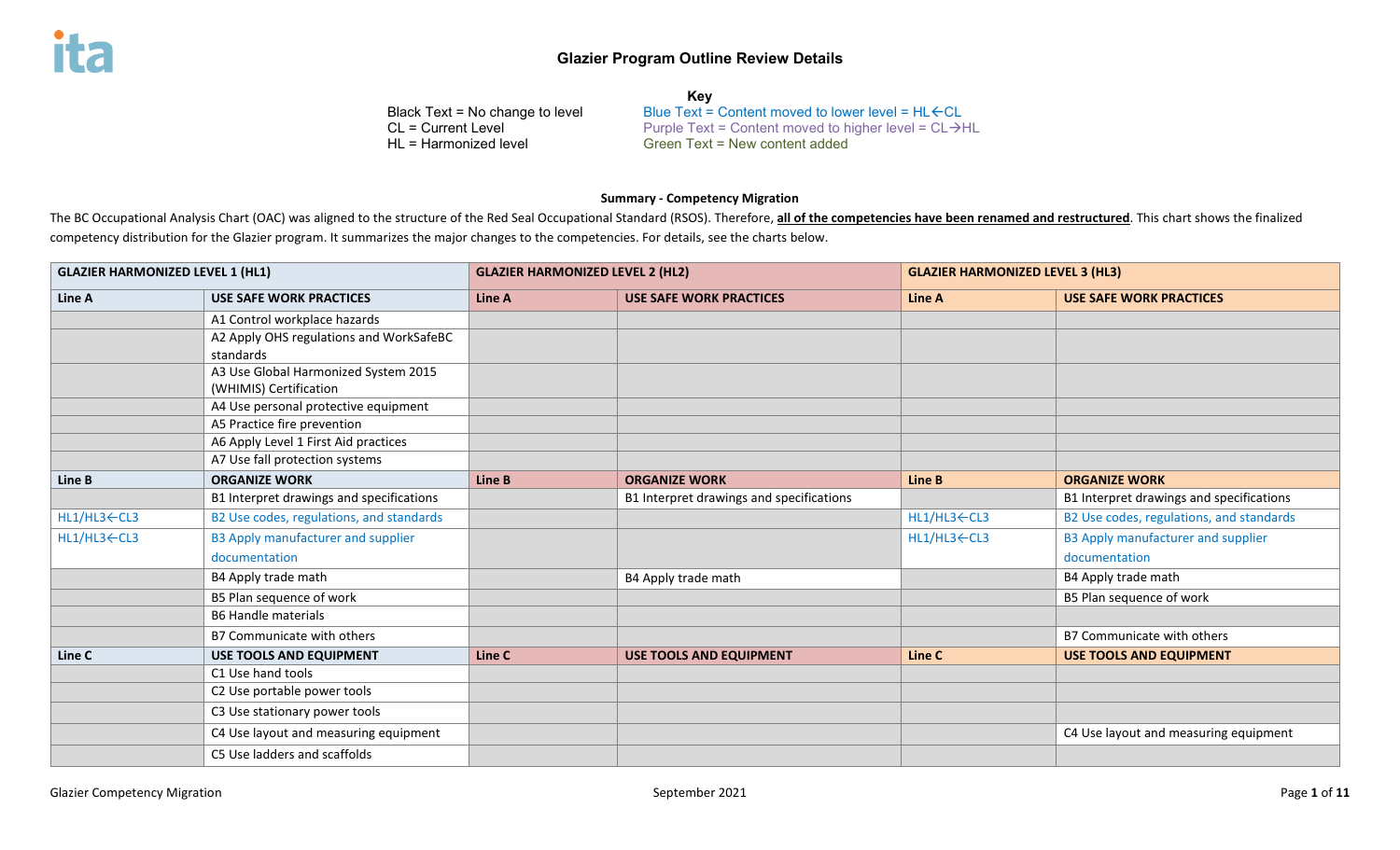| <b>GLAZIER HARMONIZED LEVEL 1 (HL1)</b> |                                                | <b>GLAZIER HARMONIZED LEVEL 2 (HL2)</b> |                                                            | <b>GLAZIER HARMONIZED LEVEL 3 (HL3)</b> |                                                                                                    |
|-----------------------------------------|------------------------------------------------|-----------------------------------------|------------------------------------------------------------|-----------------------------------------|----------------------------------------------------------------------------------------------------|
|                                         | C6 Use rigging and hoisting equipment          |                                         |                                                            |                                         | C6 Use rigging and hoisting equipment                                                              |
|                                         | C7 Operate mobile access equipment             |                                         |                                                            |                                         |                                                                                                    |
| Line D                                  | <b>FABRICATE COMMERCIAL SYSTEMS</b>            | Line D                                  | <b>FABRICATE COMMERCIAL SYSTEMS</b>                        | Line D                                  | <b>FABRICATE COMMERCIAL SYSTEMS</b>                                                                |
|                                         | D1 Fabricate storefront systems                |                                         | D1 Fabricate storefront systems                            |                                         |                                                                                                    |
| HL1/HL2←CL2                             | D2 Fabricate window systems                    | HL1/HL2 CL2                             | D2 Fabricate window systems                                |                                         |                                                                                                    |
|                                         |                                                | $CL1/CL2 \rightarrow HL2/HL3$           | D3 Fabricate curtain walls                                 | $CL1/CL2 \rightarrow HL2/HL3$           | D3 Fabricate curtain walls                                                                         |
|                                         |                                                |                                         |                                                            |                                         | D4 Fabricate skylights and sloped glazing<br>systems                                               |
|                                         |                                                | HL2/HL3 CL3                             | D5 Fabricate commercial entrance systems                   | HL2/HL3←CL3                             | D5 Fabricate commercial entrance systems                                                           |
|                                         |                                                | HL2/HL3 CL3                             | D6 Fabricate guardrail, handrail and balustrade<br>systems | HL2/HL3 ← CL3 & New                     | D6 Fabricate guardrail, handrail and balustrade<br>systems<br>New Achievement Criteria (practical) |
|                                         | D7 Perform glass cutting and edge<br>treatment |                                         | D7 Perform glass cutting and edge treatment                |                                         | D7 Perform glass cutting and edge treatment                                                        |
| Line E                                  | <b>INSTALL COMMERCIAL SYSTEMS</b>              | Line E                                  | <b>INSTALL COMMERCIAL SYSTEMS</b>                          | Line E                                  | <b>INSTALL COMMERCIAL SYSTEMS</b>                                                                  |
|                                         | E1 Install storefront systems                  |                                         | E1 Install storefront systems                              |                                         |                                                                                                    |
| HL1/HL2←CL2                             | E2 Install strip window systems                | HL1/HL2←CL2                             | E2 Install strip window systems                            |                                         |                                                                                                    |
| CL1/CL2→HL1/HL2/HL3                     | <b>E3 Install curtain walls</b>                | CL1/CL2→HL1/HL2/HL3                     | E3 Install curtain walls                                   | <b>CL1/CL2 &amp;</b><br>New→HL1/HL2/HL3 | <b>E3 Install curtain walls</b><br>New Achievement Criteria (practical)                            |
|                                         |                                                |                                         |                                                            | $CL2/CL3 \rightarrow HL3$               | E4 Install skylights and sloped glazing systems                                                    |
|                                         |                                                |                                         |                                                            |                                         | E5 Install commercial entrance systems                                                             |
|                                         |                                                | HL2/HL3 CL3                             | E6 Install guardrail, handrail and balustrade<br>systems   | HL2/HL3←CL3                             | E6 Install guardrail, handrail and balustrade<br>systems                                           |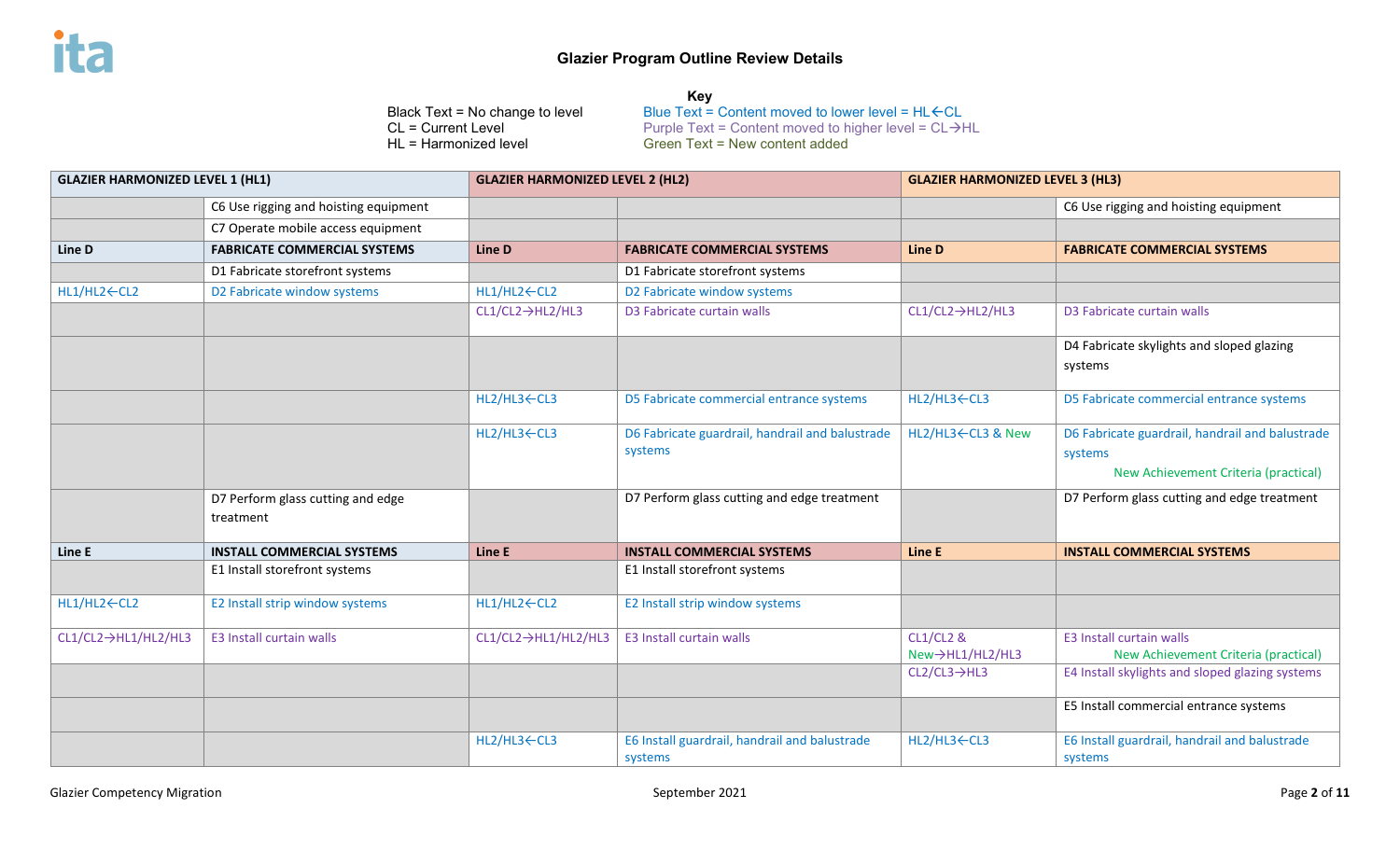**Key** Black Text = No change to level Blue Text = Content moved to lower level =  $HL$   $\leftarrow$  CL = Current Level = CL  $\rightarrow$  Furple Text = Content moved to higher level = CL  $\rightarrow$  Furple Text = Content moved to higher level = CL  $\rightarrow$ CL = Current Level  $\overline{C}$  Purple Text = Content moved to higher level = CL  $\rightarrow$  HL<br>HL = Harmonized level  $\overline{C}$  Green Text = New content added  $Green Text = New content added$ 

| <b>GLAZIER HARMONIZED LEVEL 1 (HL1)</b> |                                             | <b>GLAZIER HARMONIZED LEVEL 2 (HL2)</b> |                                                   | <b>GLAZIER HARMONIZED LEVEL 3 (HL3)</b>                                                  |                                                |
|-----------------------------------------|---------------------------------------------|-----------------------------------------|---------------------------------------------------|------------------------------------------------------------------------------------------|------------------------------------------------|
| $CL1 \rightarrow HL1/HL3$               | E7 Install building envelope membranes      |                                         |                                                   | $CL1 \rightarrow HL1/HL3$                                                                | E7 Install building envelope membranes         |
|                                         |                                             | $CL2 \rightarrow HL2/HL3$               | <b>E8 Install flashing</b>                        | CL2 & New→HL2/HL3                                                                        | <b>E8 Install flashing</b>                     |
|                                         |                                             |                                         |                                                   |                                                                                          | New Achievement Criteria (practical)           |
|                                         | E9 Use caulking and sealants                |                                         | E9 Use caulking and sealants                      |                                                                                          | E9 Use caulking and sealants                   |
| Line F                                  | <b>INSTALL RESIDENTIAL SYSTEMS</b>          | Line F                                  | <b>INSTALL RESIDENTIAL SYSTEMS</b>                | Line F                                                                                   | <b>INSTALL RESIDENTIAL SYSTEMS</b>             |
|                                         |                                             | HL2←CL3                                 | F1 Lay out residential window and door<br>systems |                                                                                          |                                                |
|                                         |                                             | HL2/HL3 CL3                             | F2 Glaze residential window and doors             | HL2/HL3←CL3                                                                              | F2 Glaze residential window and doors          |
|                                         |                                             |                                         |                                                   | $CL2 \rightarrow HL3$                                                                    | F3 Install residential skylights and solariums |
| HL1/HL2/HL3←CL2/CL3                     | F4 Install shower enclosures, mirrors, and  | HL1/HL2/HL3←CL2/CL3                     | F4 Install shower enclosures, mirrors, and back   | HL1/HL2/HL3 <cl2 cl3<="" th=""><th>F4 Install shower enclosures, mirrors, and</th></cl2> | F4 Install shower enclosures, mirrors, and     |
|                                         | back painted glass                          |                                         | painted glass                                     | & New                                                                                    | back-painted glass                             |
|                                         |                                             |                                         |                                                   |                                                                                          | New Achievement Criteria (practical)           |
|                                         |                                             |                                         |                                                   |                                                                                          | F5 Install guardrail, handrail, and balustrade |
|                                         |                                             |                                         |                                                   |                                                                                          | systems                                        |
|                                         |                                             | HL2←CL3                                 | F6 Install residential windows, doors, frames     |                                                                                          |                                                |
|                                         |                                             |                                         | and hardware                                      |                                                                                          |                                                |
| Line G                                  | <b>INSTALL SPECIALTY GLASS AND PRODUCTS</b> | Line G                                  | <b>INSTALL SPECIALTY GLASS AND PRODUCTS</b>       | Line G                                                                                   | <b>INSTALL SPECIALTY GLASS AND PRODUCTS</b>    |
|                                         |                                             | HL2/HL3 CL3                             | G1 Lay out specialty glass and products           | HL2/HL3 CL3                                                                              | G1 Lay out specialty glass and products        |
|                                         |                                             |                                         |                                                   |                                                                                          | G2 Assemble specialty glass and products       |
|                                         |                                             |                                         |                                                   |                                                                                          | G3 Install custom glazing systems              |
| Line H                                  | <b>SERVICE GLAZING SYSTEMS</b>              | Line H                                  | <b>SERVICE GLAZING SYSTEMS</b>                    | Line H                                                                                   | <b>SERVICE GLAZING SYSTEMS</b>                 |
|                                         |                                             |                                         |                                                   |                                                                                          | H1 Service commercial window and door          |
|                                         |                                             |                                         |                                                   |                                                                                          | systems                                        |
|                                         |                                             | HL2←CL3                                 | H2 Service residential window and door            |                                                                                          |                                                |
|                                         |                                             |                                         | systems                                           |                                                                                          |                                                |

**Details – Competency Migration**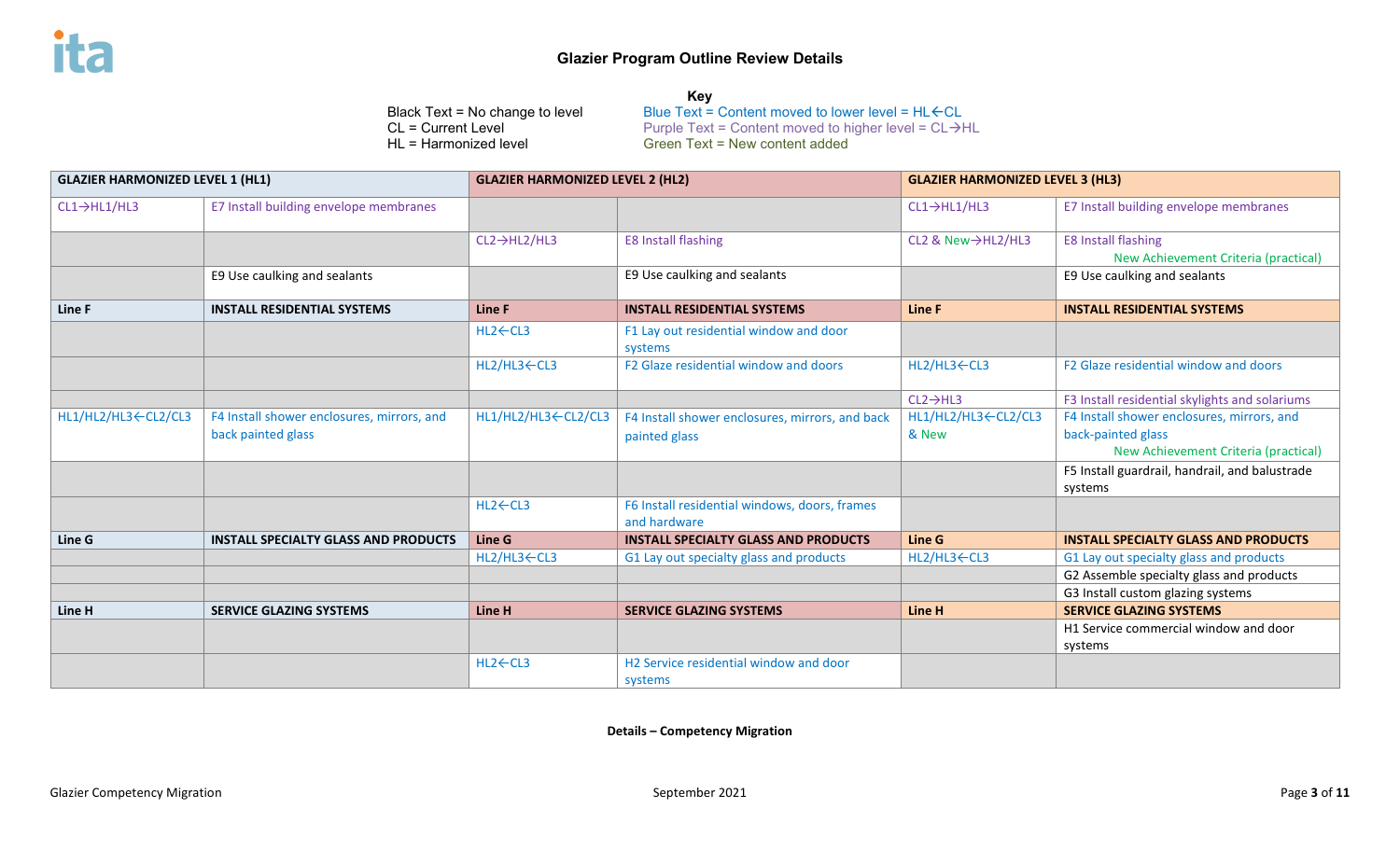**Key** Black Text = No change to level Blue Text = Content moved to lower level = HL $\leftarrow$ CL<br>CL = Current Level ext = Content moved to higher level = CL->F  $CL = Current Level$ <br>  $HL = Harmonized level$  Purple Text = Content moved to higher level =  $CL \rightarrow HL$ Green Text = New content added

This chart shows **where content from the current Glazier program (CL) moved to in the harmonized Glazier program (HL)** and includes details of content that was moved or split across levels.

## **CURRENT LEVEL 1 TO HARMONIZED LEVEL 1**

| <b>CURRENT LEVEL 1 (CL1)</b>                                     | <b>HARMONIZED LEVEL 1 (HL1)</b>                               | <b>MIGRATION</b> | <b>DETAILS</b>                                                                                                                                                                                                          |
|------------------------------------------------------------------|---------------------------------------------------------------|------------------|-------------------------------------------------------------------------------------------------------------------------------------------------------------------------------------------------------------------------|
| Line A - USE SAFE WORK PRACTICES                                 | Line A - USE SAFE WORK PRACTICES                              |                  |                                                                                                                                                                                                                         |
| A1 - Control workplace hazards                                   | A1 - Control workplace hazards                                |                  |                                                                                                                                                                                                                         |
| A2 - Apply OHS regulations and WCB standards                     | A2 - Apply OHS regulations and WorkSafeBC standards           |                  |                                                                                                                                                                                                                         |
| A3 - Use Global Harmonized System 2015 (WHIMIS)<br>Certification | A3 - Use Global Harmonized System 2015 (WHIMIS) Certification |                  |                                                                                                                                                                                                                         |
| A4 - Use personal protective equipment                           | A4 - Use personal protective equipment                        |                  |                                                                                                                                                                                                                         |
| A5 - Practice fire prevention                                    | A5 - Practice fire prevention                                 |                  |                                                                                                                                                                                                                         |
| A6 - Apply Level 1 First Aid practices                           | A6 - Apply Level 1 First Aid practices                        |                  |                                                                                                                                                                                                                         |
| A7 - Use fall protection systems                                 | A7 - Use fall protection systems                              |                  |                                                                                                                                                                                                                         |
| Line B - ORGANIZE WORK                                           | Line B - ORGANIZE WORK                                        |                  |                                                                                                                                                                                                                         |
| B1-Interpret drawings and specifications                         | B1-Interpret drawings and specifications                      |                  |                                                                                                                                                                                                                         |
|                                                                  | B2 - Use codes, regulations, and standards                    | HL1/HL3←CL3      | Content from Level 3 was split across Levels 1 & 3<br>HL1 = Describe codes, regulations, standards & engineering<br>requirements<br>HL3 = Interpret & apply codes, regulations, standards &<br>engineering requirements |
|                                                                  | B3 - Apply manufacturer and supplier documentation            | HL1/HL3←CL3      | Content from Level 3 was split across Levels 1 & 3<br>HL1 = Interpret manufacturer and supplier documentation<br>HL3 = Apply manufacturer and supplier documentation for<br>installation purposes                       |
| B4 - Apply trade math                                            | B4 - Apply trade math                                         |                  |                                                                                                                                                                                                                         |
| B5 - Plan sequence of work                                       | B5 - Plan sequence of work                                    |                  |                                                                                                                                                                                                                         |
| B6 - Handle materials                                            | B6 - Handle materials                                         |                  |                                                                                                                                                                                                                         |
| B7 - Communicate with others                                     | B7 - Communicate with others                                  |                  |                                                                                                                                                                                                                         |
| Line C - USE TOOLS AND EQUIPMENT                                 | Line C - USE TOOLS AND EQUIPMENT                              |                  |                                                                                                                                                                                                                         |
| $C1 - Use hand tools$                                            | $C1 - Use$ hand tools                                         |                  |                                                                                                                                                                                                                         |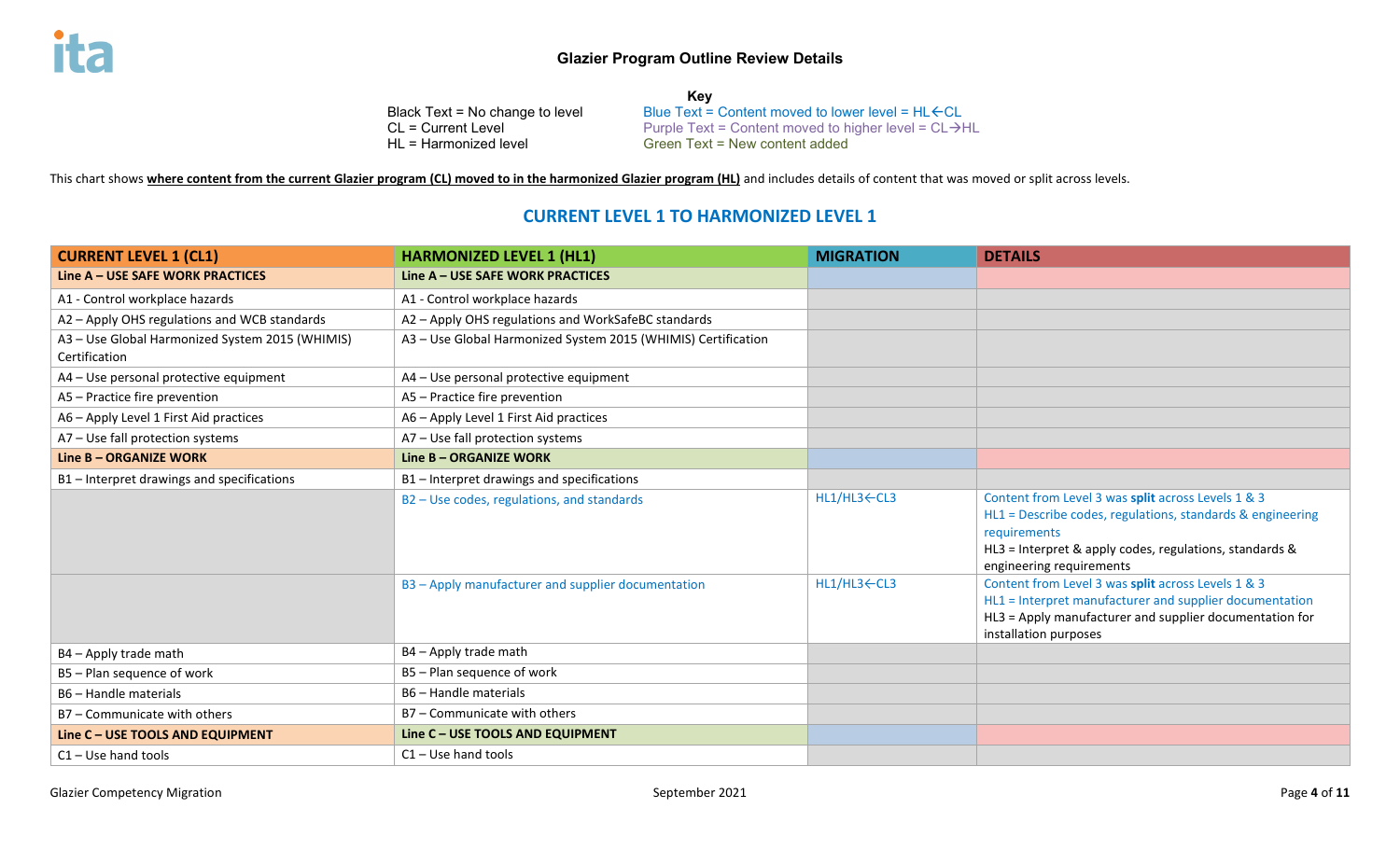Black Text = No change to level  $\qquad \qquad \text{Blue Text} = \text{Content moved to lower level} = \text{HL} \in \text{CL}$ CL = Current Level  $\overrightarrow{C}$  Purple Text = Content moved to higher level = CL  $\rightarrow$  HL<br>HL = Harmonized level  $\overrightarrow{C}$  Green Text = New content added  $Green Text = New content added$ 

| <b>CURRENT LEVEL 1 (CL1)</b>                  | <b>HARMONIZED LEVEL 1 (HL1)</b>               | <b>MIGRATION</b>                           | <b>DETAILS</b>                                                                                                                                                                                                                                                                                                   |
|-----------------------------------------------|-----------------------------------------------|--------------------------------------------|------------------------------------------------------------------------------------------------------------------------------------------------------------------------------------------------------------------------------------------------------------------------------------------------------------------|
| C2 - Use portable power tools                 | C2 - Use portable power tools                 |                                            |                                                                                                                                                                                                                                                                                                                  |
| C3 - Use stationery power tools               | C3 - Use stationery power tools               |                                            |                                                                                                                                                                                                                                                                                                                  |
| C4 - Use layout and measuring equipment       | C4 - Use layout and measuring equipment       |                                            |                                                                                                                                                                                                                                                                                                                  |
| $CS - Use$ ladders and scaffolds              | $CS - Use$ ladders and scaffolds              |                                            |                                                                                                                                                                                                                                                                                                                  |
| $C6 -$ Use rigging and hoisting equipment     | $C6 -$ Use rigging and hoisting equipment     |                                            |                                                                                                                                                                                                                                                                                                                  |
| C7 - Operate mobile access equipment          | C7 - Operate mobile access equipment          |                                            |                                                                                                                                                                                                                                                                                                                  |
| Line D - FABRICATE COMMERCIAL SYSTEMS         | Line D - FABRICATE COMMERCIAL SYSTEMS         |                                            |                                                                                                                                                                                                                                                                                                                  |
| D1-Fabricate storefront systems               | D1-Fabricate storefront systems               |                                            |                                                                                                                                                                                                                                                                                                                  |
|                                               | D2 - Fabricate window                         | $HL1/HL2 \leftarrow CL2$                   | Content from Level 2 was split across Levels 1 & 2<br>HL1 = Describe layout for fabrication of commercial window<br>systems<br>HL2 = Layout & fabricate commercial window systems                                                                                                                                |
| D3 - Fabricate curtain walls                  |                                               | $CL1/CL2 \rightarrow HL2/HL3$              | Content from CL1 was moved to HL2 & 3; see Level 2 & 3<br>charts below for details.                                                                                                                                                                                                                              |
| D7 - Perform glass cutting and edge treatment | D7 - Perform glass cutting and edge treatment |                                            |                                                                                                                                                                                                                                                                                                                  |
| Line E - INSTALL COMMERCIAL SYSTEMS           | Line E - INSTALL COMMERCIAL SYSTEMS           |                                            |                                                                                                                                                                                                                                                                                                                  |
| E1-Install storefront systems                 | E1 - Install storefront systems               |                                            |                                                                                                                                                                                                                                                                                                                  |
|                                               | E2 - Install strip window systems             | $HL1/HL2 \leftarrow CL2$                   | Content from Level 2 was split across Levels 1 & 2<br>HL1 = Describe installation of commercial strip window<br>systems<br>HL2 = Layout & install strip window systems                                                                                                                                           |
| E3 - Install curtain walls                    | E3 - Install curtain walls                    | CL1/CL2 & New $\rightarrow$<br>HL1/HL2/HL3 | Content from Levels 1 & 2 was split across Levels 1, 2 & 3<br>HL1 = Prep, glaze & finish curtain wall<br>HL2 = Install & glaze curtain wall<br>HL3 = Analyze & troubleshoot envelope integrity problems<br>(new Achievement Criteria (practical) - troubleshoot problems<br>with envelope performance integrity) |
| E7 - Install building envelope membranes      | E7 - Install building envelope membranes      | $CL1 \rightarrow HL1/HL3$                  | Content from Levels 1 was split across Levels 1 & 3<br>HL1 = Describe material prep and install membranes<br>HL3 = Describe membrane types & purpose                                                                                                                                                             |
| E9 - Use caulking and sealants                | E9 - Use caulking and sealants                |                                            |                                                                                                                                                                                                                                                                                                                  |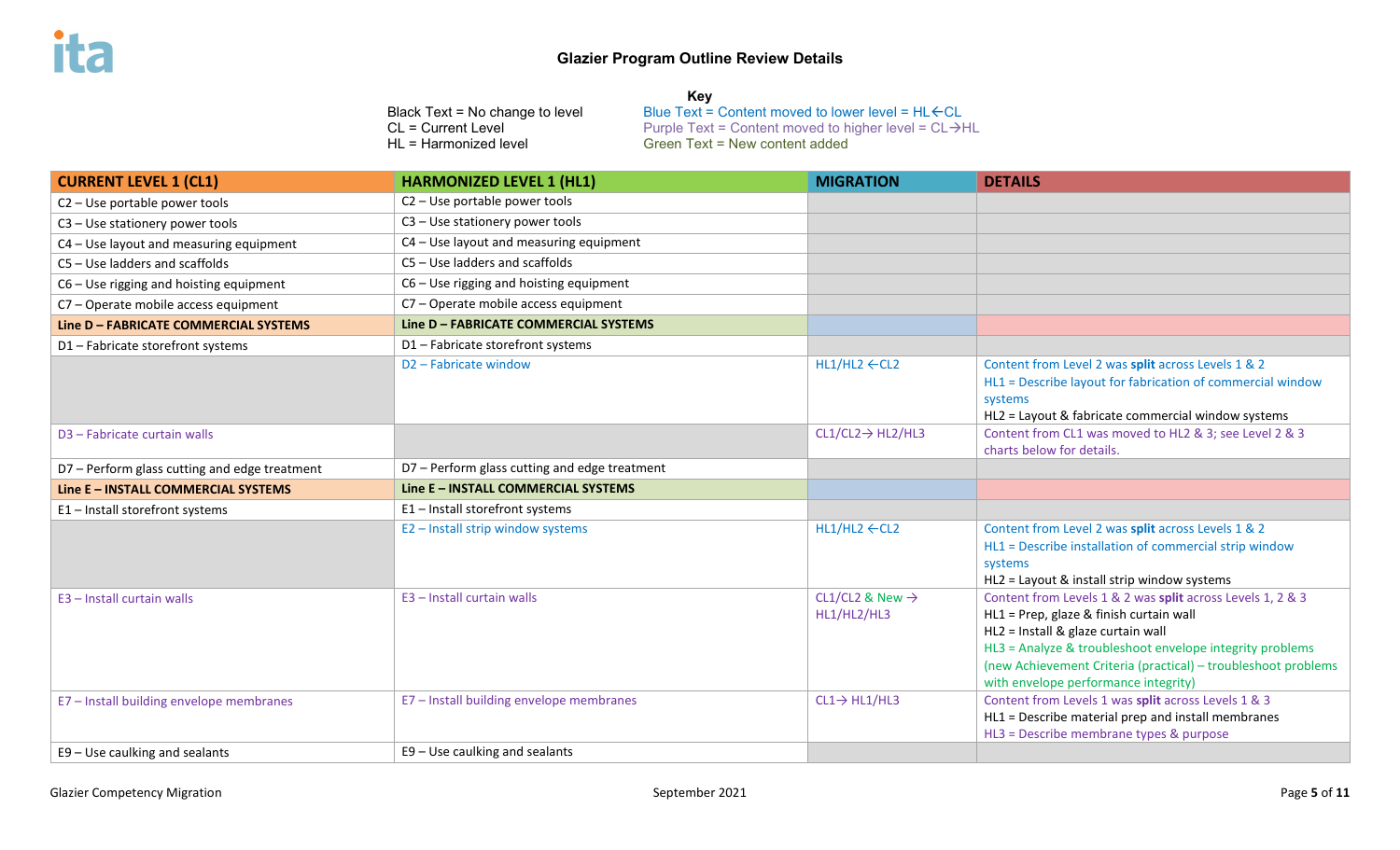| <b>CURRENT LEVEL 1 (CL1)</b>         | <b>HARMONIZED LEVEL 1 (HL1)</b>                                 | <b>MIGRATION</b>                   | <b>DETAILS</b>                                                 |
|--------------------------------------|-----------------------------------------------------------------|------------------------------------|----------------------------------------------------------------|
| Line F - INSTALL RESIDENTIAL SYSTEMS | Line F - INSTALL RESIDENTIAL SYSTEMS                            |                                    |                                                                |
|                                      | F4 - Install shower enclosures, mirrors, and back-painted glass | $HL1/HL2/HL3 \leftarrow CL2/CL3$ & | Content from Levels 2 & 3 was split across Levels 1, 2 & 3     |
|                                      |                                                                 | <b>New</b>                         | HL1 = Describe prep & installation of mirrors and back-painted |
|                                      |                                                                 |                                    | glass                                                          |
|                                      |                                                                 |                                    | HL2 = Prep wall & install mirrors and back-painted glass       |
|                                      |                                                                 |                                    | HL3 = Measure & install shower enclosures                      |
|                                      |                                                                 |                                    | Note: a new Achievement Criteria (practical) added to          |
|                                      |                                                                 |                                    | HL3 - install a shower door and sidelite                       |

| <b>CURRENT LEVEL 2 (CL2)</b>               | <b>HARMONIZED LEVEL 2 (HL2)</b>                            | <b>MIGRATION</b>               | <b>DETAILS</b>                                                                                                                                                                                                    |
|--------------------------------------------|------------------------------------------------------------|--------------------------------|-------------------------------------------------------------------------------------------------------------------------------------------------------------------------------------------------------------------|
| Line B - ORGANIZE WORK                     | Line B - ORGANIZE WORK                                     |                                |                                                                                                                                                                                                                   |
| B1 – Interpret drawings and specifications | B1 – Interpret drawings and specifications                 |                                |                                                                                                                                                                                                                   |
| B4 - Apply trade math                      | B4 - Apply trade math                                      |                                |                                                                                                                                                                                                                   |
| Line D - FABRICATE COMMERCIAL SYSTEMS      | Line D - FABRICATE COMMERCIAL SYSTEMS                      |                                |                                                                                                                                                                                                                   |
| D1-Fabricate storefront systems            | D1 - Fabricate storefront systems                          |                                |                                                                                                                                                                                                                   |
| D <sub>2</sub> – Fabricate window systems  | D <sub>2</sub> – Fabricate window systems                  | $HL1/HL2 \leftarrow CL2$       | Content from Level 2 was split across Levels 1 & 2<br>HL1 = Describe layout for fabrication of commercial window<br>systems<br>HL2 = Layout & fabricate commercial window systems                                 |
| D <sub>3</sub> - Fabricate curtain walls   | D <sub>3</sub> - Fabricate curtain walls                   | $CL1/CL2 \rightarrow HL2/HL3$  | Content from Level 1 was moved to Level 3 as review. Level 2<br>remains the same.<br>HL2 = Plan & fabricate curtain walls<br>HL3 = Describe curtain wall components, fabrication, anchor<br>systems & rain screen |
|                                            | D5 - Fabricate commercial entrance systems                 | $HL2/HL3 \leftarrow CL3$       | Content from Level 3 was split across Levels 2 & 3<br>HL2 = Describe types & applications and fabricate entrance<br>systems<br>HL3 = Fabricate entrance systems                                                   |
|                                            | D6 – Fabricate guardrail, handrail, and balustrade systems | $HL2/HL3 \leftarrow CL3$ & New | Content from Level 3 was split across Levels 2 & 3                                                                                                                                                                |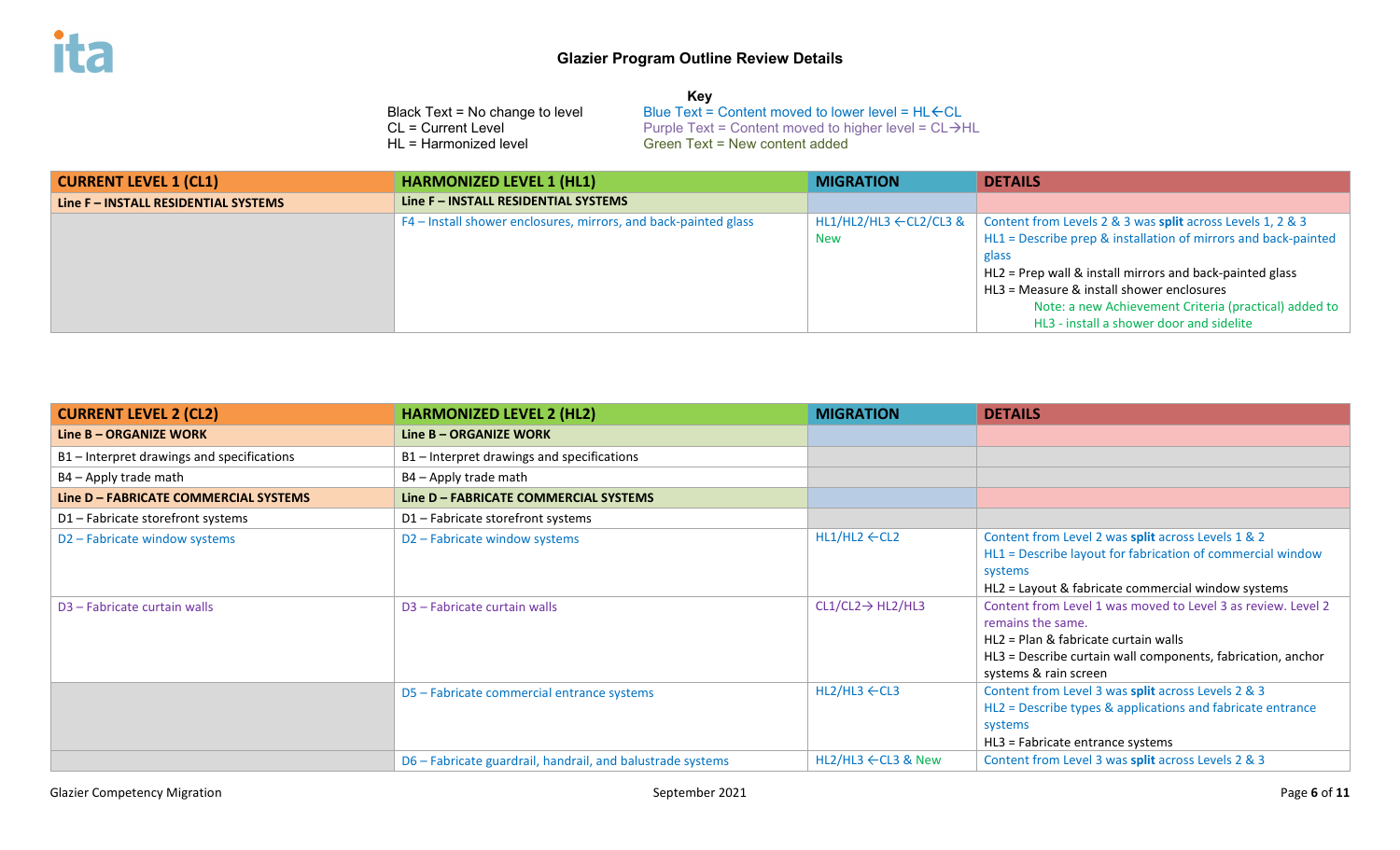| <b>CURRENT LEVEL 2 (CL2)</b>                      | <b>HARMONIZED LEVEL 2 (HL2)</b>                          | <b>MIGRATION</b>                | <b>DETAILS</b>                                                                                               |
|---------------------------------------------------|----------------------------------------------------------|---------------------------------|--------------------------------------------------------------------------------------------------------------|
|                                                   |                                                          |                                 | HL2 = Describe the fabrication of guardrail, handrail &                                                      |
|                                                   |                                                          |                                 | balustrade systems                                                                                           |
|                                                   |                                                          |                                 | HL3 = Fabricate guardrail, handrail & balustrade systems                                                     |
|                                                   |                                                          |                                 | Note: new Achievement Criteria (practical) added to                                                          |
|                                                   |                                                          |                                 | HL3 - assemble a guardrail or handrail                                                                       |
| D7 - Perform glass cutting and edge treatment     | D7 - Perform glass cutting and edge treatment            |                                 |                                                                                                              |
| Line E - INSTALL COMMERCIAL SYSTEMS               | Line E - INSTALL COMMERCIAL SYSTEMS                      |                                 |                                                                                                              |
| E1-Install storefront systems                     | E1 - Install storefront systems                          |                                 |                                                                                                              |
| E2 - Install strip window systems                 | E2 - Install strip window systems                        | $HL1/HL2 \leftarrow CL2$        | Content from Level 2 was split across Levels 1 & 2                                                           |
|                                                   |                                                          |                                 | HL1 = Describe installation of commercial strip window                                                       |
|                                                   |                                                          |                                 | systems                                                                                                      |
|                                                   |                                                          |                                 | HL2 = Layout & install strip window systems                                                                  |
| E3 - Install curtain walls                        | E3 - Install curtain walls                               | CL1/CL2 & New $\rightarrow$     | Content from Levels 1 & 2 was split across Levels 1, 2 & 3                                                   |
|                                                   |                                                          | HL1/HL2/HL3                     | HL1 = Prep, glaze & finish curtain wall                                                                      |
|                                                   |                                                          |                                 | HL2 = Install & glaze curtain wall                                                                           |
|                                                   |                                                          |                                 | HL3 = Analyze & troubleshoot envelope integrity problems                                                     |
|                                                   |                                                          |                                 | Note: new Achievement Criteria (practical) added -                                                           |
|                                                   |                                                          |                                 | troubleshoot problems with envelope performance                                                              |
|                                                   |                                                          |                                 | integrity                                                                                                    |
| E4 - Install skylights and sloped glazing systems |                                                          | $CL2/CL3 \rightarrow HL3$       | Level 2 content & practical assessment removed from CL2 and                                                  |
|                                                   |                                                          |                                 | combined with Level 3 content in HL3                                                                         |
|                                                   | E6 - Install guardrail, handrail, and balustrade systems | $HL2/HL3 \leftarrow CL3$        | Content from Level 3 was split across Levels 2 & 3<br>HL2 = Describe installation of commercial strip window |
|                                                   |                                                          |                                 |                                                                                                              |
|                                                   |                                                          |                                 | systems<br>HL3 = Layout & install strip window systems                                                       |
| E8-Install flashing                               | E8-Install flashing                                      | CL2 & New $\rightarrow$ HL2/HL3 | Content from Level 2 was split across Levels 2 & 3                                                           |
|                                                   |                                                          |                                 | HL2 = Select & install flashing                                                                              |
|                                                   |                                                          |                                 | HL3 = Install flashing                                                                                       |
|                                                   |                                                          |                                 | Note: new Achievement Criteria (practical) added to                                                          |
|                                                   |                                                          |                                 | HL3 - build a flashing mock-up                                                                               |
| E9 - Use caulking and sealants                    | E9 - Use caulking and sealants                           |                                 |                                                                                                              |
| Line F - INSTALL RESIDENTIAL SYSTEMS              | Line F - INSTALL RESIDENTIAL SYSTEMS                     |                                 |                                                                                                              |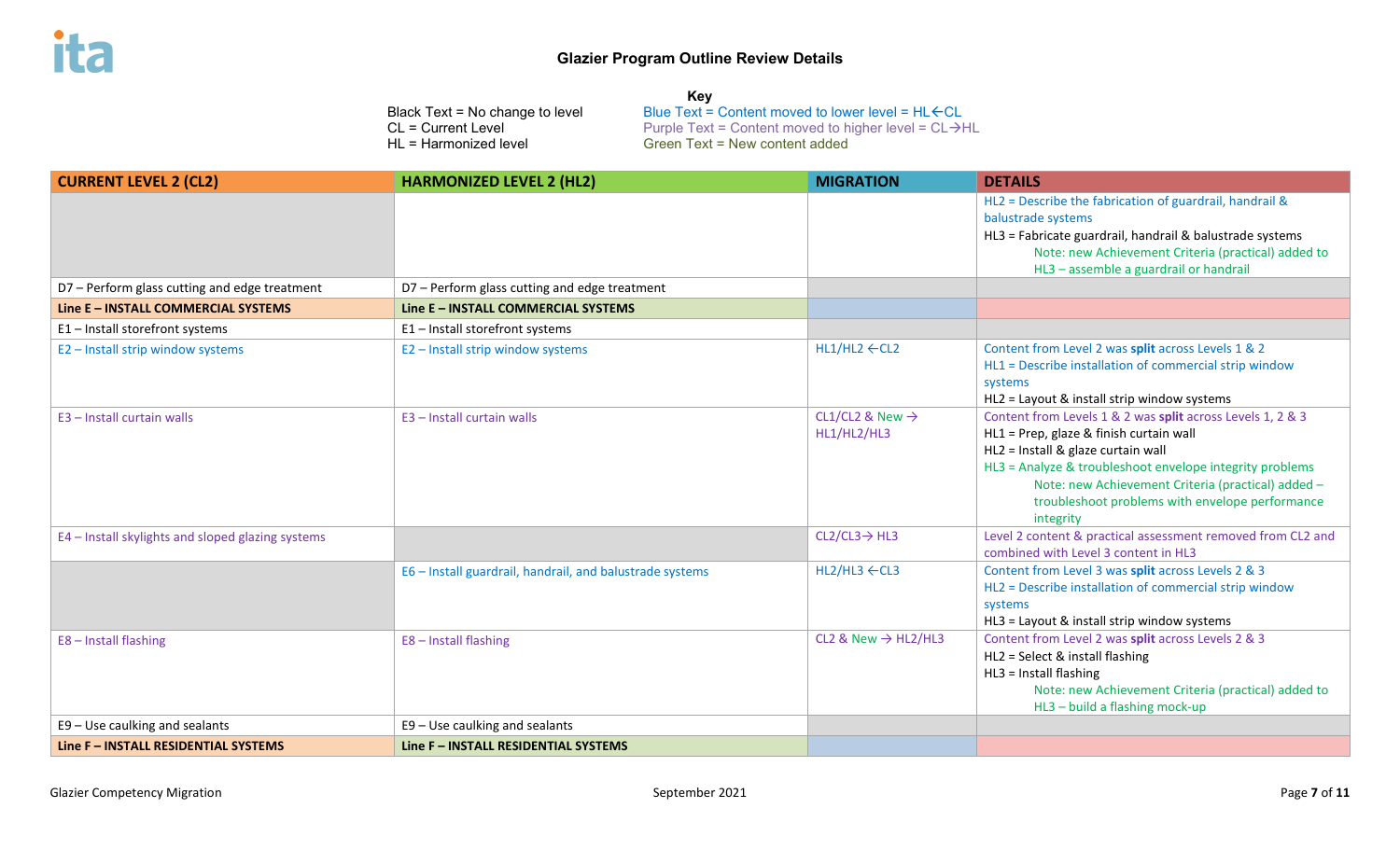| ck Text = No change to level |  |
|------------------------------|--|
| = Current Level              |  |
| = Harmonized level           |  |

**Key** Black Text = No change to level Blue Text = Content moved to lower level = HL $\leftarrow$ CL<br>CL = Current Level ext = Content moved to higher level = CL->F CL = Current Level  $\overline{C}$  Purple Text = Content moved to higher level = CL  $\rightarrow$  HL<br>HL = Harmonized level  $\overline{C}$  Green Text = New content added  $Green Text = New content added$ 

| <b>CURRENT LEVEL 2 (CL2)</b>                                       | <b>HARMONIZED LEVEL 2 (HL2)</b>                                                                                                  | <b>MIGRATION</b>                                                         | <b>DETAILS</b>                                                                                                                                                                                                                                                                                                                                                                                                                                                                |
|--------------------------------------------------------------------|----------------------------------------------------------------------------------------------------------------------------------|--------------------------------------------------------------------------|-------------------------------------------------------------------------------------------------------------------------------------------------------------------------------------------------------------------------------------------------------------------------------------------------------------------------------------------------------------------------------------------------------------------------------------------------------------------------------|
|                                                                    | F1-Lay out residential window and door systems                                                                                   | $HL2 \leftarrow CL3$                                                     | Moved from Level 3 to Level 2; includes layout of window &<br>door systems                                                                                                                                                                                                                                                                                                                                                                                                    |
|                                                                    | F2 – Glaze residential windows and doors                                                                                         | $HL2/HL3 \leftarrow CL3$                                                 | Content from Level 3 was moved to Level 2. Only the practical<br>assessment remains in Level 3.<br>HL2 = Describe & measure different types of residential<br>windows & doors, and replace broken glass<br>HL3 = Install a residential nail-on flange                                                                                                                                                                                                                         |
| F3 - Install residential skylights and solariums                   |                                                                                                                                  | $CL2 \rightarrow HL3$                                                    | Moved to HL3. See Level 3 chart below for details.                                                                                                                                                                                                                                                                                                                                                                                                                            |
| F4 - Install shower enclosures, mirrors, and back-painted<br>glass | F4 - Install shower enclosures, mirrors, and back-painted glass<br>F6 - Install residential windows, doors, frames, and hardware | $HL1/HL2/HL3 \leftarrow CL2/CL3$ &<br><b>New</b><br>$HL2 \leftarrow CL3$ | Content from Levels 2 & 3 was split across Levels 1, 2 & 3<br>HL1 = Describe prep & installation of mirrors and back-painted<br>glass<br>HL2 = Prep wall & install mirrors and back-painted glass<br>$H13$ = Measure & install shower enclosures<br>Note: a new Achievement Criteria (practical) added to<br>HL3 - install a shower door and sidelite<br>Moved from Level 3 to Level 2; includes layout & installation of<br>residential windows, doors, frames, and hardware |
| Line G - INSTALL SPECIALTY GLASS AND PRODUCTS                      | Line G - INSTALL SPECIALTY GLASS AND PRODUCTS                                                                                    |                                                                          |                                                                                                                                                                                                                                                                                                                                                                                                                                                                               |
|                                                                    | $G1$ – Lay out specialty glass and products                                                                                      | $HL2/HL3 \leftarrow CL3$                                                 | Content from Level 3 was split across Levels 2 & 3<br>HL2 = Describe applications & materials of specialty glass &<br>products<br>HL3 = Layout specialty glass & products                                                                                                                                                                                                                                                                                                     |
| Line H – SERVICE GLAZING SYSTEMS                                   | Line H - SERVICE GLAZING SYSTEMS                                                                                                 |                                                                          |                                                                                                                                                                                                                                                                                                                                                                                                                                                                               |
|                                                                    | H2 - Service residential window and door systems                                                                                 | $HL2 \leftarrow CL3$                                                     | Moved from Level 3 to Level 2; includes servicing doors, vents<br>& locks, and replacing hinges                                                                                                                                                                                                                                                                                                                                                                               |

| <b>CURRENT LEVEL 3 (CL3)</b>               | <b>HARMONIZED LEVEL 3 (HL3)</b>                    | <b>MIGRATION</b> | <b>DETAILS</b> |
|--------------------------------------------|----------------------------------------------------|------------------|----------------|
| Line B – ORGANIZE WORK                     | Line B – ORGANIZE WORK                             |                  |                |
| B1 – Interpret drawings and specifications | $\vert$ B1 – Interpret drawings and specifications |                  |                |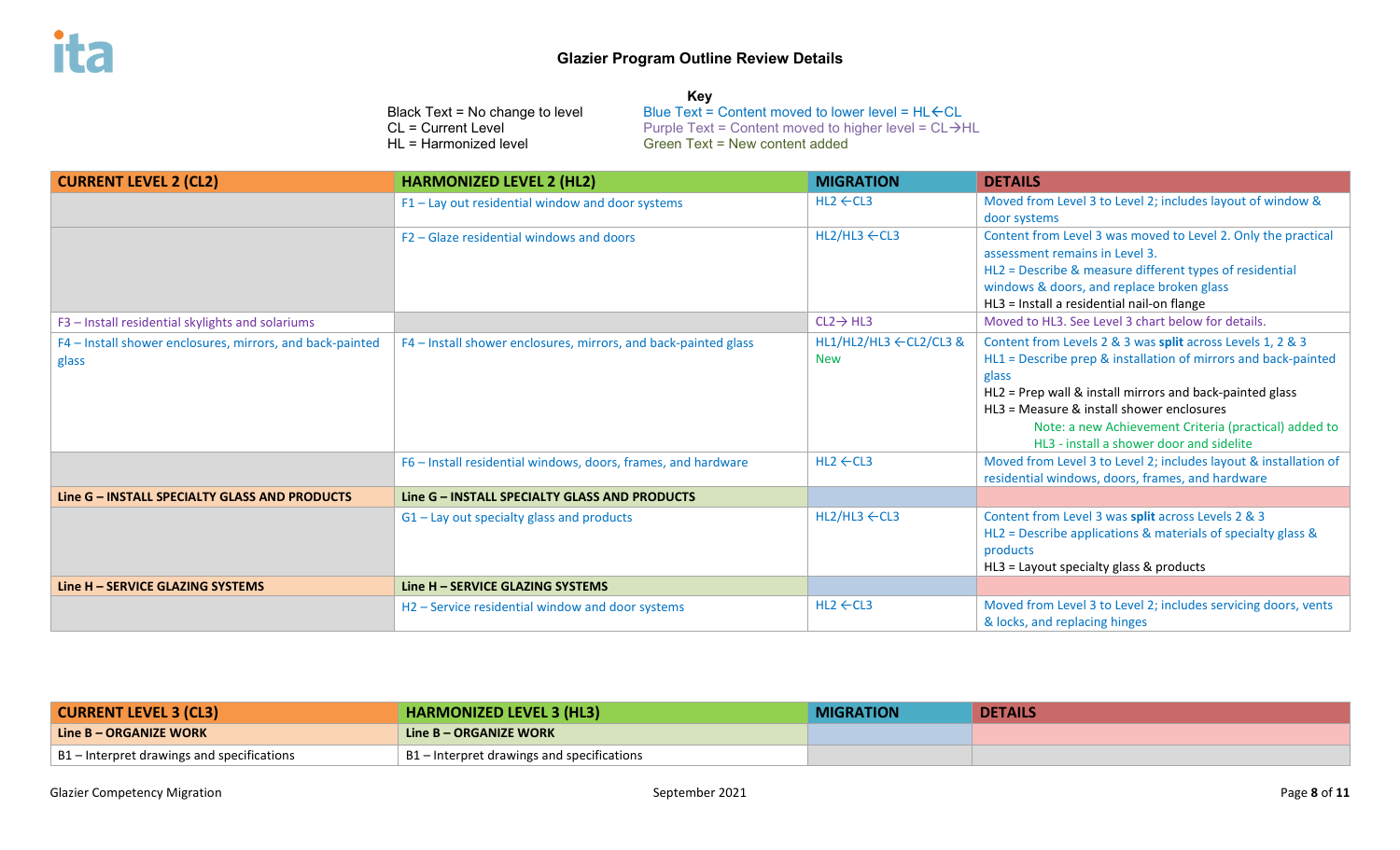| <b>CURRENT LEVEL 3 (CL3)</b>                               | <b>HARMONIZED LEVEL 3 (HL3)</b>                            | <b>MIGRATION</b>              | <b>DETAILS</b>                                                                                                                                                                                                                                                                                   |
|------------------------------------------------------------|------------------------------------------------------------|-------------------------------|--------------------------------------------------------------------------------------------------------------------------------------------------------------------------------------------------------------------------------------------------------------------------------------------------|
| B2 - Use codes, regulations, and standards                 | B2 - Use codes, regulations, and standards                 | $HL1/HL3 \leftarrow CL3$      | Content from Level 3 was split across Levels 1 & 3<br>HL1 = Describe codes, regulations, standards & engineering<br>requirements<br>HL3 = Interpret & apply codes, regulations, standards &<br>engineering requirements                                                                          |
| B3 - Apply manufacturer and supplier documentation         | B3 - Apply manufacturer and supplier documentation         | $HL1/HL3 \leftarrow CL3$      | Content from Level 3 was split across Levels 1 & 3<br>HL1 = Interpret manufacturer and supplier documentation<br>HL3 = Apply manufacturer and supplier documentation for<br>installation purposes                                                                                                |
| B4 - Apply trade math                                      | B4 - Apply trade math                                      |                               |                                                                                                                                                                                                                                                                                                  |
| B5 - Plan sequence of work                                 | B5 - Plan sequence of work                                 |                               |                                                                                                                                                                                                                                                                                                  |
| B7 - Communicate with others                               | B7 - Communicate with others                               |                               |                                                                                                                                                                                                                                                                                                  |
| Line C - USE TOOLS AND EQUIPMENT                           | Line C - USE TOOLS AND EQUIPMENT                           |                               |                                                                                                                                                                                                                                                                                                  |
| C4 - Use layout and measuring equipment                    | C4 - Use layout and measuring equipment                    |                               |                                                                                                                                                                                                                                                                                                  |
| C6 - Use rigging and hoisting equipment                    | C6 - Use rigging and hoisting equipment                    |                               |                                                                                                                                                                                                                                                                                                  |
| Line D - FABRICATE COMMERCIAL SYSTEMS                      | Line D - FABRICATE COMMERCIAL SYSTEMS                      |                               |                                                                                                                                                                                                                                                                                                  |
|                                                            | D3 - Fabricate curtain walls                               | $CL1/CL2 \rightarrow HL2/HL3$ | Content from Level 1 was moved to Level 3 as review. Level 2<br>remains the same.<br>HL2 = Plan & fabricate curtain walls<br>HL3 = Describe curtain wall components, fabrication, anchor<br>systems & rain screen                                                                                |
| D4 - Fabricate skylights and sloped glazing systems        | D4 - Fabricate skylights and sloped glazing systems        |                               |                                                                                                                                                                                                                                                                                                  |
| D5 - Fabricate commercial entrance systems                 | D5 - Fabricate commercial entrance systems                 | $HL2/HL3 \leftarrow CL3$      | Content from Level 3 was split across Levels 2 & 3<br>HL2 = Describe types & applications and fabricate entrance<br>systems<br>HL3 = Fabricate entrance systems                                                                                                                                  |
| D6 - Fabricate guardrail, handrail, and balustrade systems | D6 - Fabricate guardrail, handrail, and balustrade systems | HL2/HL3 ←CL3 & New            | Content from Level 3 was split across Levels 2 & 3<br>HL2 = Describe the fabrication of guardrail, handrail &<br>balustrade systems<br>HL3 = Fabricate guardrail, handrail & balustrade systems<br>Note: new Achievement Criteria (practical) added to<br>HL3 - assemble a guardrail or handrail |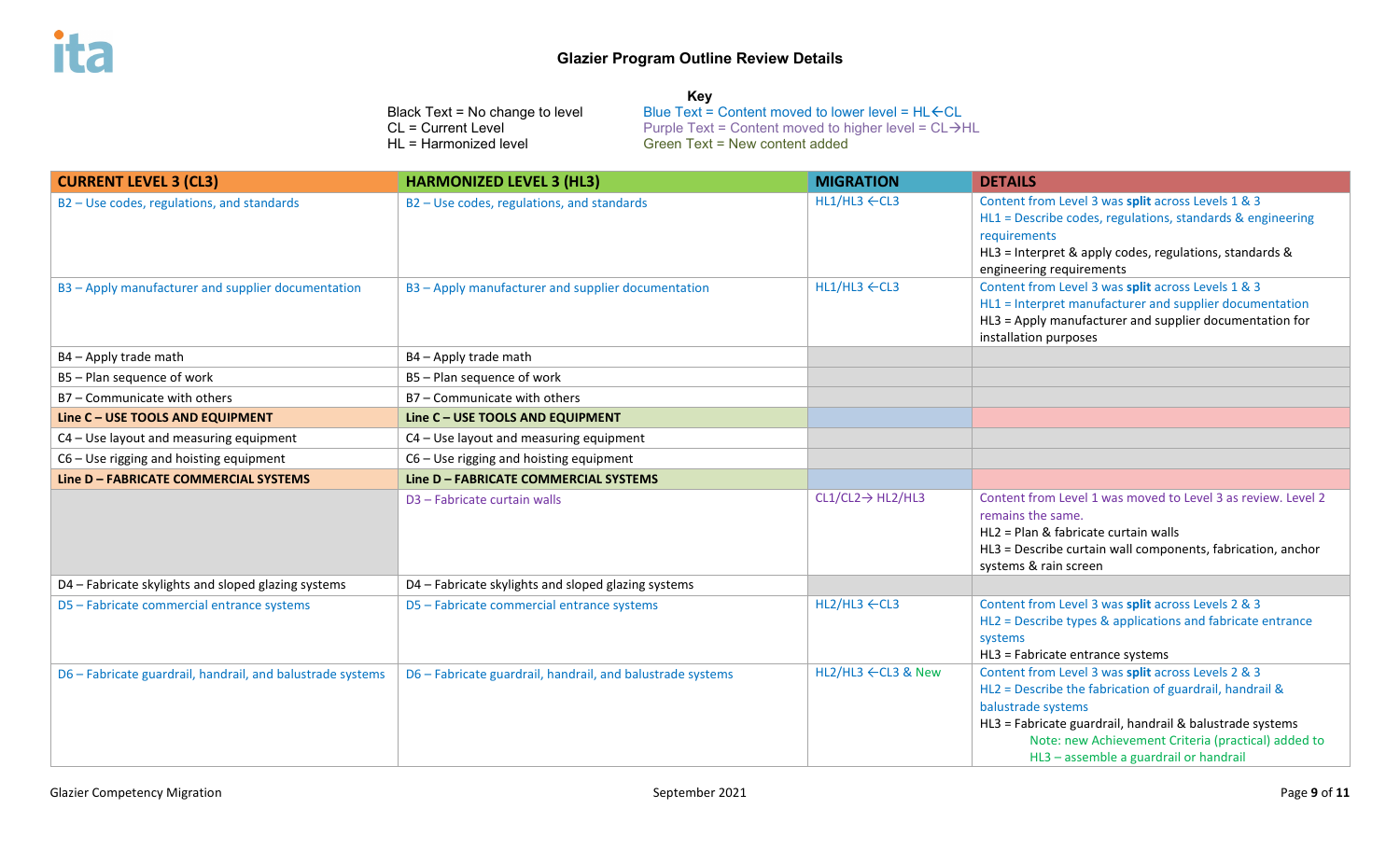#### **Key**

| <b>CURRENT LEVEL 3 (CL3)</b>                             | <b>HARMONIZED LEVEL 3 (HL3)</b>                          | <b>MIGRATION</b>                           | <b>DETAILS</b>                                                                                                                                                                                                                                                                                                                |
|----------------------------------------------------------|----------------------------------------------------------|--------------------------------------------|-------------------------------------------------------------------------------------------------------------------------------------------------------------------------------------------------------------------------------------------------------------------------------------------------------------------------------|
| D7 - Perform glass cutting and edge treatment            | D7 - Perform glass cutting and edge treatment            |                                            |                                                                                                                                                                                                                                                                                                                               |
| Line E - INSTALL COMMERCIAL SYSTEMS                      | Line E - INSTALL COMMERCIAL SYSTEMS                      |                                            |                                                                                                                                                                                                                                                                                                                               |
|                                                          | E3 - Install curtain walls                               | CL1/CL2 & New $\rightarrow$<br>HL1/HL2/HL3 | Content from Levels 1 & 2 was split across Levels 1, 2 & 3<br>HL1 = Prep, glaze & finish curtain wall<br>HL2 = Install & glaze curtain wall<br>HL3 = Analyze & troubleshoot envelope integrity problems<br>Note: new Achievement Criteria (practical) added -<br>troubleshoot problems with envelope performance<br>integrity |
| E4 - Install skylights and sloped glazing systems        | E4 - Install skylights and sloped glazing systems        | $CL2/CL3 \rightarrow HL3$                  | Level 2 content & practical assessment removed from CL2 and<br>combined with Level 3 content in HL3                                                                                                                                                                                                                           |
| E5 - Install commercial entrance systems                 | E5 - Install commercial entrance systems                 |                                            |                                                                                                                                                                                                                                                                                                                               |
| E6 - Install guardrail, handrail, and balustrade systems | E6 - Install guardrail, handrail, and balustrade systems | $HL2/HL3 \leftarrow CL3$                   | Content from Level 3 was split across Levels 2 & 3<br>HL2 = Describe installation of commercial strip window systems<br>HL3 = Layout & install strip window systems                                                                                                                                                           |
|                                                          | E7 - Install building envelope membranes                 | $CL1 \rightarrow HL1/HL3$                  | Content from Levels 1 was split across Levels 1 & 3<br>HL1 = Describe material prep and install membranes<br>HL3 = Describe membrane types & purposes                                                                                                                                                                         |
|                                                          | E8-Install flashing                                      | CL2 & New $\rightarrow$ HL2/HL3            | Content from Level 2 was split across Levels 2 & 3<br>HL2 = Select & install flashing<br>HL3 = Install flashing<br>Note: new Achievement Criteria (practical) added to<br>HL3 - build a flashing mock-up                                                                                                                      |
| E9 - Use caulking and sealants                           | E9 - Use caulking and sealants                           |                                            |                                                                                                                                                                                                                                                                                                                               |
| Line F - INSTALL RESIDENTIAL SYSTEMS                     | Line F - INSTALL RESIDENTIAL SYSTEMS                     |                                            |                                                                                                                                                                                                                                                                                                                               |
| F1-Lay out residential window and door systems           |                                                          | $HL2 \leftarrow CL3$                       | Moved from Level 3 to Level 2. See Level 2 chart above for<br>details.                                                                                                                                                                                                                                                        |
| F2 - Glaze residential windows and doors                 | F2-Glaze residential windows and doors                   | $HL2/HL3 \leftarrow CL3$                   | Content from Level 3 was moved to Level 2. Only the practical<br>assessment remains in Level 3.<br>HL2 = Describe & measure different types of residential<br>windows & doors, and replace broken glass<br>HL3 = Install a residential nail-on flange                                                                         |